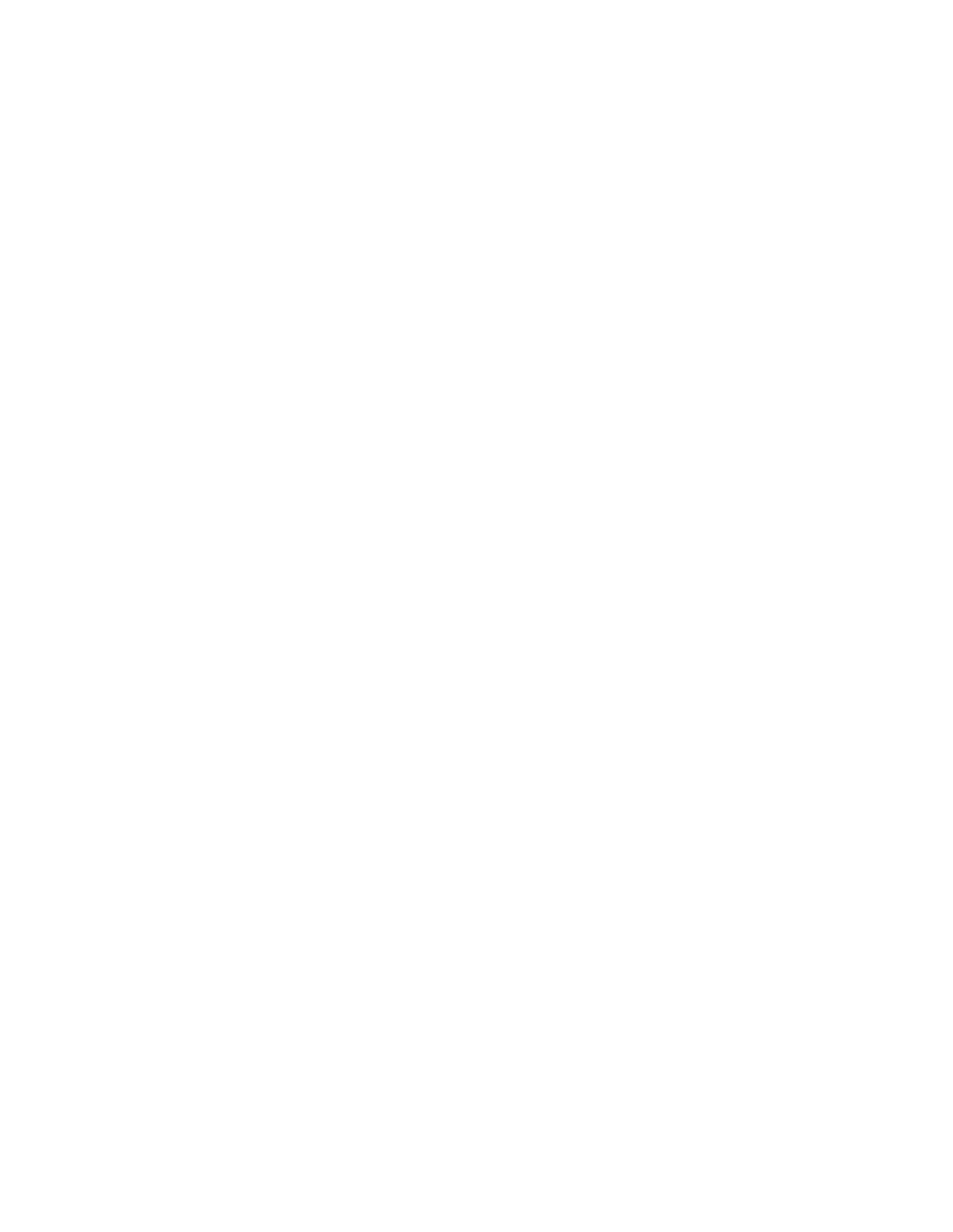# Commentary

### The Invisible Tort: Preparing For The Defense Of COVID-19 Negligence Claims

#### By David E. Richman and Jacqueline D. Bushwack

[Editor's Note: David E. Richman, a partner in Rivkin Radler LLP, is head of the firm's Complex Tort & Product Liability and Medical Malpractice Defense Practice Groups. Jacqueline D. Bushwack is a partner in the firm's Complex Torts & Product Liability, General Liability and Medical Malpractice Defense Practice Groups. The authors may be contacted at [david.richman@rivkin.com](mailto:david.richman@rivkin.com) and [jacqueline.bushwack@rivkin.com](mailto:jacqueline.bushwack@rivkin.com), respectively. Any commentary or opinions do not reflect the opinions of Rivkin Radler LLP or LexisNexis®, Mealey Publications™. Copyright  $\odot$  2020 by Rivkin Radler LLP. Responses are welcome.]

The reopening of the economy that has already occurred in several states and is being contemplated by the remainder of the states carries with it an ongoing risk of infection if localities do not take steps to put in place stringent requirements for ensuring the safety of their constituents. Still, even with adherence to those requirements, businesses will nevertheless face a threat to their well-being that has the potential to be as lethal as the infection itself no matter how committed they may be to ensuring a safe environment for employees and customers. That threat comes not from the virus itself but by lawsuits brought by customers who may become infected and believe that the source of the infection is exposure in your business.

In a state where litigation ensues over coffee being too hot, it is almost a certainty that COVID-19 negligence cases will be filed in New York. But can such actions prevail under the principles of basic tort law? Unlike the traditional tort action arising out of a dangerous condition on the premises or a toxic tort such as lead paint or asbestos, COVID-19 is an entirely different animal. With asymptomatic carriers and an incubation period still unknown, the precise time that premises become arguably "unsafe" or the exact moment that the "injury" occurs is unknown. Moreover, given the prevalence of the disease, it is similarly difficult if not impossible for a litigant to establish that a particular establishment was the source of the infection from which he or she now suffers. The exact time or date for contracting the virus, for that matter, may be unknown. New York Governor Andrew Cuomo reported on May 6, 2020, that preliminary data from 100 New York hospitals involving about 1,000 patients showed that 66% of new hospital admissions were patients who had actually been staying home in quarantine.<sup>1</sup> The moment a person becomes infected with COVID-19 becomes impossible to pinpoint. A customer may be infected well before even entering the store premises, even if that individual left home just one time to go to the store. Consequently, these factors may serve as their own bases for dismissal of a complaint.

In the most basic sense, to maintain a negligence cause of action, plaintiff must be able to prove the existence of a duty owed by defendant to plaintiff and that a breach of this duty proximately caused injury to the plaintiff. In New York, tort law principles provide that a property owner shall only be subject to liability for a dangerous condition on its premises if the owner either created the alleged defect or had actual or constructive notice of the dangerous condition.<sup>2</sup> Unless there is legislation limiting liability for COVID-19 claims, the traditional tort analysis will be no different when it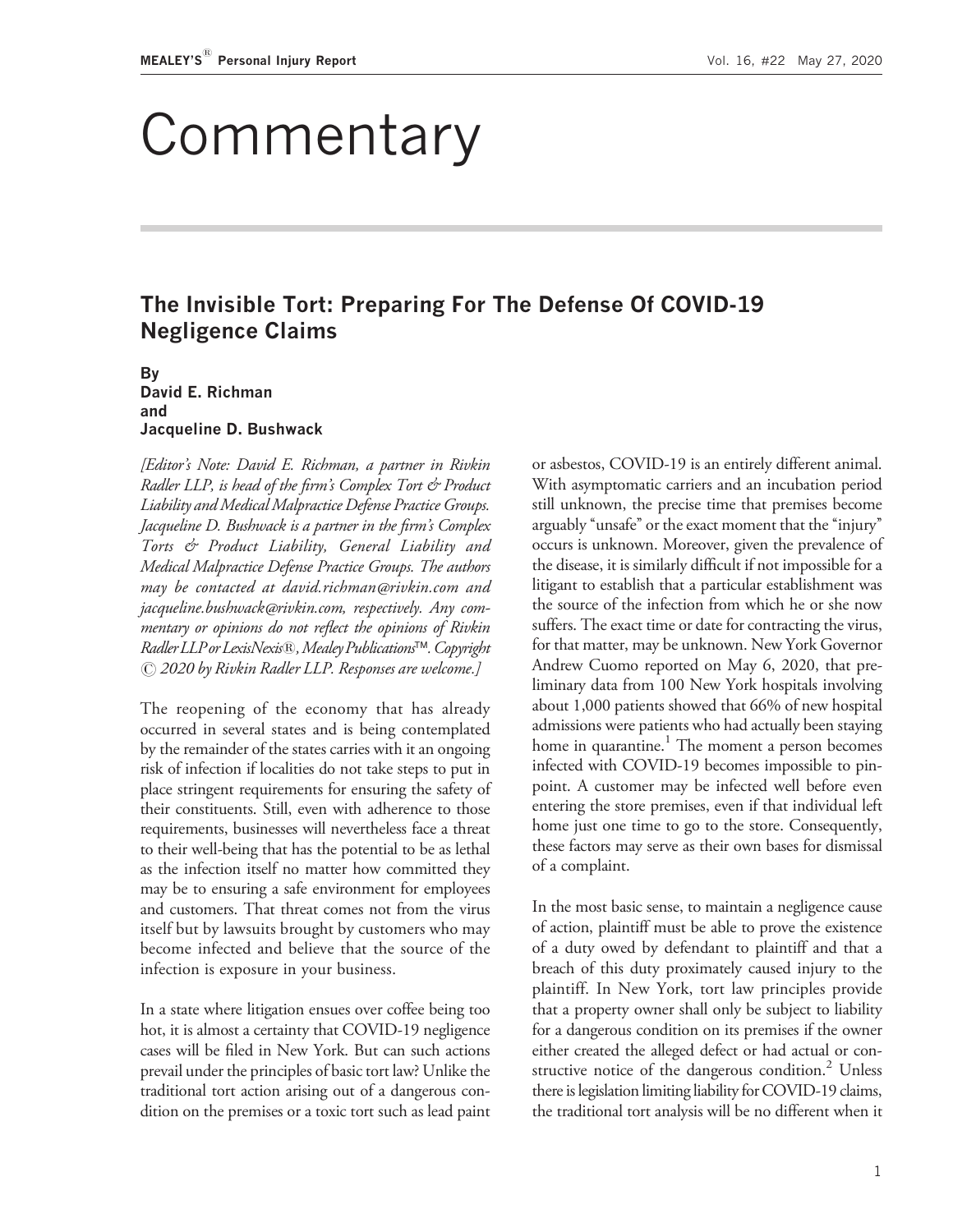comes to litigating COVID-19 claims that may arise as businesses open their doors in the next few months.

#### Duty

While COVID-19 may be a new and novel disease that is constantly changing, the duty owed by a premises owner/landowner is well-established and has not changed. A property owner must act in a reasonable manner in maintaining its premises in a reasonably safe condition under existing circumstances, including the likelihood of injury to third parties. With the litigation that is expected to ensue in connection with COVID-19, unless by judicial or legislative fiat that obligation is limited should customers become infected, the failure to maintain the premises in a reasonably safe condition may provide your customers with a basis to bring suit and seek compensation for their having been rendered ill due to conditions that they claim existed in and about your property.

#### **Notice**

Unlike the traditional slip-and-fall case, the actual injury producing event in a COVID-19 negligence case is not identifiable to store employees. There is no sudden event. Unlike a pothole or a spilled liquid, there is no visible condition to be discovered by employees. So how then, under the traditional tort analysis, can a premises owner be on constructive notice of COVID-19 within its property?

It is well established in New York that in order to constitute constructive notice, a defect must be visible and apparent and it must exist for a sufficient length of time prior to the accident to permit defendant's employees to discover and remedy it.<sup>3</sup> In order to trigger constructive notice at the most fundamental level, the particular defect must be visible and apparent.

In the absence of evidence demonstrating how long a condition existed prior to plaintiff's alleged incident, a plaintiff cannot establish constructive notice as a matter of law. Speculation as to how long a condition existed will not suffice. That is because for constructive notice to exist, there must be evidence that the alleged defective condition was present for a long enough period before the accident occurred for it to be discovered and remedied by the responsible party.<sup>4</sup> Speculation as to how long a condition existed is insufficient as a matter of law.<sup>5</sup>

Critically, the level of notice required is more than general notice and must be for the exact condition alleged at the specific location alleged.<sup>6</sup> Let's take, for example, a snow and ice case. A defendant's general awareness that the lot may have contained "patches of ice" is insufficient, as a matter of law, to charge it with constructive notice of the specific icy condition that allegedly caused plaintiff to slip and fall. $\frac{7}{2}$ 

So how can a defendant be on notice of COVID-19 in its premises? How can there be constructive notice of a condition that cannot be observed by the naked eye? Arguably, general awareness that COVID-19 is an ongoing health concern is not enough under well-established case law. It seems that the notice triggering event would arguably be a positive testing report of a person who had been in the building while infected with COVID-19.

Even with positive testing results establishing that there was an infected person within defendant's space, a critical question is whether the specific plaintiff actually contracted the virus at the defendant's premises and, if so, where within the building? This brings us to the next hurdle plaintiffs will face in a COVID-19 negligence case.

#### Causation

A significant obstacle in maintaining a COVID-19 negligent exposure case will be causation. This may ultimately be the strongest defense to such claims. Can a plaintiff prove that a business' purported failure to maintain its premises safely caused him or her to contract COVID-19? The answer is most assuredly fraught with complexity.

For there to be a finding of liability in a traditional negligence case, there must then be a causal connection between the premises owner's failure to exercise due care and the ultimate injury. In the context of COVID-19, what precisely is due care? A defendant's conduct is considered a cause of an injury "if it was a substantial factor in bringing about the injury." To be a substantial cause of the injury, it cannot be slight or trivial.<sup>9</sup> Plaintiff must come forward with evidence, not speculation or unfounded assumptions, that a defendant's conduct caused the injury to plaintiff.

Where the time, place and manner of plaintiff's injury is unclear, how can plaintiff establish that a defendant's conduct was a substantial factor in bringing about the injury in a COVID-19 claim? In addition, how many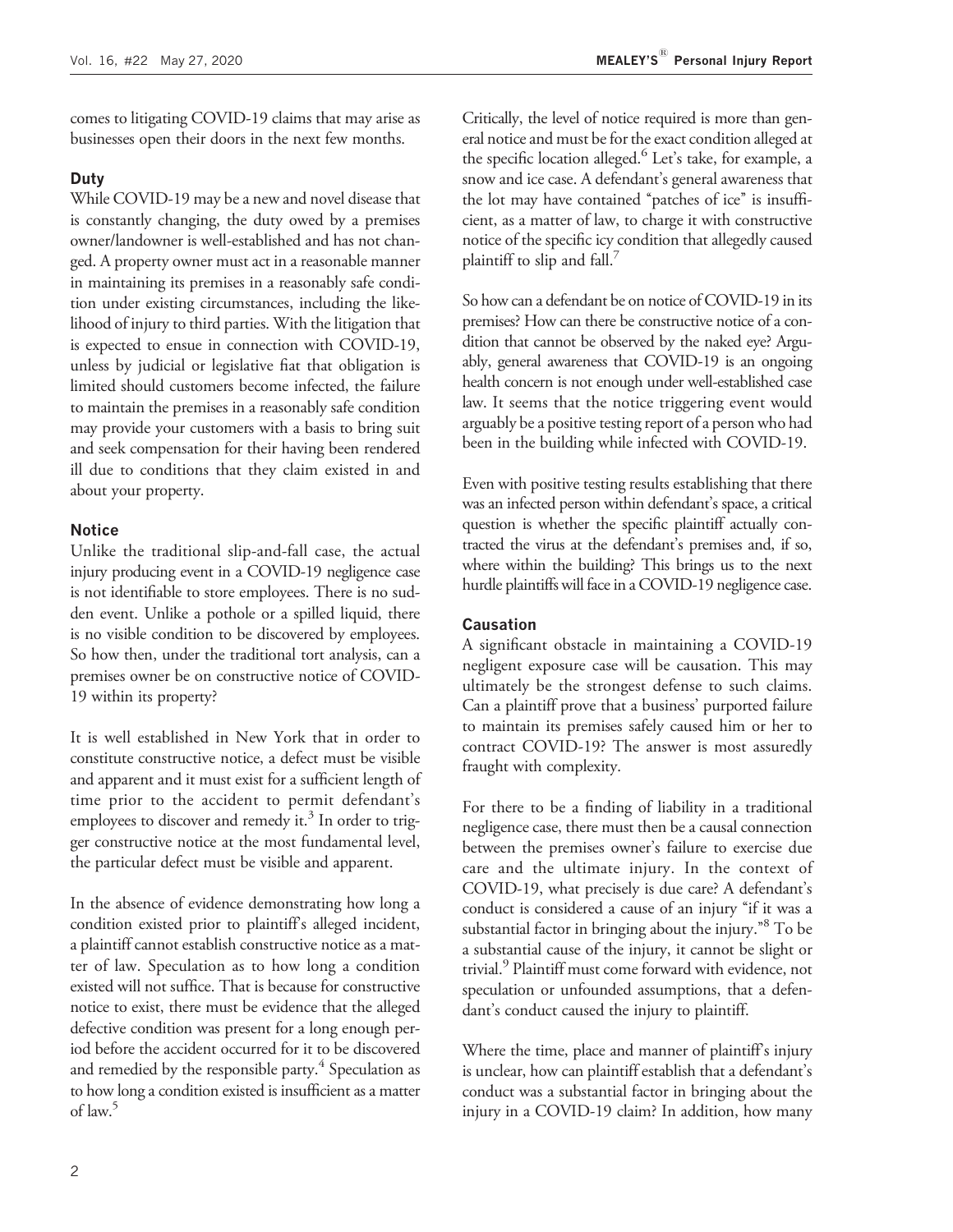other potential causes exist? Do any of these other causes constitute an intervening act which would sever the casual connection between a defendant's actions (or inactions) and the injury to a plaintiff?

These questions will require expert testimony, depositions and targeted discovery demands seeking a plaintiff's purchase history, all packages received at home, cell phone location data, credit card bills, social media, employment records, medical questionnaires completed for entrance into any building and a detailed listing of all individuals that plaintiff came into contact with for several weeks leading up to the alleged date of infection.

#### What Can a Business or Premises Owner Do Now to Prepare Itself to Defend These Cases Later?

We find ourselves in a quickly changing environment and it is uncertain whether there will be legislation to limit liability of premises owners or whether legislation will implement presumptions to assist plaintiffs in overcoming the challenges in establishing liability in COVID-19 negligence cases.

In a COVID-19 negligence case, your defense will rely upon your ability to document the reasonable measures implemented by the business to protect customers from contracting COVID-19 on its premises at the specific time that plaintiff claims he or she was in the store or was on the premises. To that end, written policies and procedures documenting the business' COVID-19 action plan and safety checklists showing that employees were regularly maintaining the business in accordance with that action plan may go a long way in defending COVID-19 claims down the road. Along these same lines, employees should be informed and reminded of reporting requirements if a customer raises a concern of being exposed to COVID-19 on the premises. The business should consider taking periodic photographs of its business upon reopening and documenting the reasonable precautions being implemented.

If there is a report of an individual with COVID-19 on the premises, then the premises owner's response after learning such information also becomes important, especially if this is found to be the event triggering in a constructive notice analysis.

Assessing the business owner's conduct will necessarily hinge upon complex questions of medicine and science,

which themselves may be extraordinarily difficult to resolve. If one thing has emerged from this morass, it is the complexity of the disease and its ability to evolve quickly. This makes it all the more difficult, if not impossible, to make a determination of precisely how to combat the disease. The fact that the disease presents such complex scientific challenges can only work to the business owner's benefit. If, at trial, scientific experts cannot say, within a reasonable degree of certainty, why an infection has occurred and/or why an infection has evolved, then there should be no basis for a jury to conclude that the owner failed to act in a way to prevent the infection from occurring in the first instance.

Alternatively, is simple compliance with government guidance about maintaining a safe environment enough to shield a business owner from liability should a suit be brought? In the more traditional analysis, what constitutes an unsafe condition on the affected property is normally established through case law that looks to what is and is not considered reasonable under the circumstances. While what is and is not reasonable under the circumstances may yet be based upon community norms, when it comes to COVID-19, it is the existence of government guidance which distinguishes a business' response to the pandemic from that which it is normally measured against. This raises the question, again, whether adherence to government guidance will be enough to shield a property owner from exposure to litigation. At the very least, the answer, we believe, is yes, but whether that in fact proves to be the case remains to be tested in court once the expected onslaught of litigation takes hold.

Beyond efforts to keep premises clean and providing employees with the necessary personal protective equipment (PPE) to reduce the risk of infecting customers, what is a business owner to do when customers enter who refuse to wear a face mask or other PPE? That is a complex subject that necessarily involves not only more traditional tort analyses, but that touches on a host of questions that, in some instances, have created a political flashpoint.

The bottom line is if reasonable procedures are established in accordance with local, state and county government orders, incorporate guidance from industry standards and guidance from the Centers for Disease Control and Prevention (CDC) and the Occupational Safety and Health Administration (OSHA), a defendant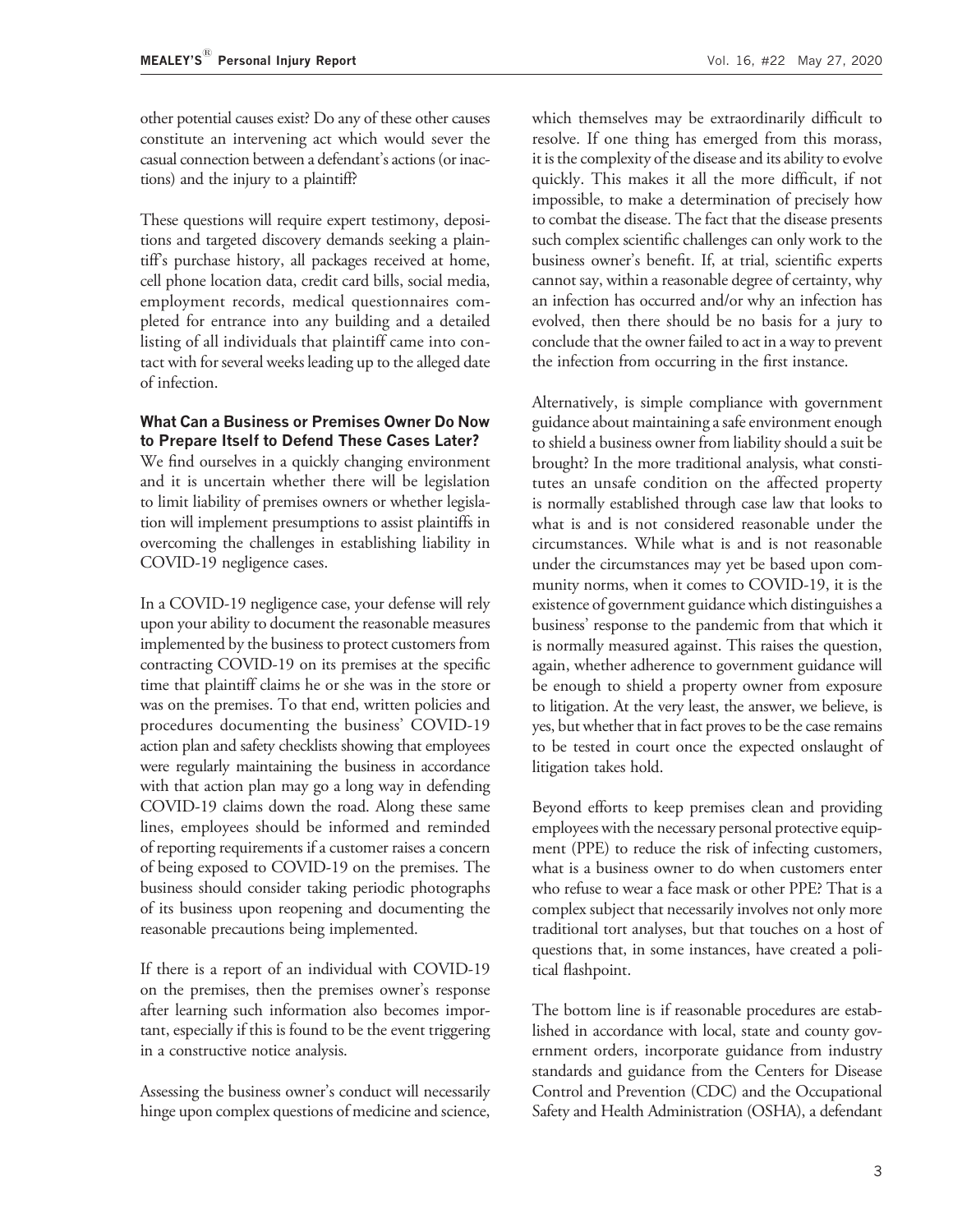will be better situated to meet its burden in establishing that it maintained its property in a reasonably safe condition under the existing circumstances. The more precautions that a business takes, the harder it will be for a plaintiff to prove causation and the harder it will be for a plaintiff to argue that a defendant did not act reasonably.

Making the premises safe for employees and customers is not only the best way to protect your staff and the customers, but it will be critical to your defense in an eventual COVID-19 negligence case.

#### **Endnotes**

- 1. [https://www.rev.com/blog/transcripts/andrew-cuomo](https://www.rev.com/blog/transcripts/andrew-cuomo-new-york-covid-19-briefing-transcript-may-6)[new-york-covid-19-briefing-transcript-may-6.](https://www.rev.com/blog/transcripts/andrew-cuomo-new-york-covid-19-briefing-transcript-may-6)
- 2. Hoffman v. United Methodist Church, 76 A.D.3d 541, 906 N.Y.S.2d 328 (2d Dep't 2010).
- 3. Gordon v. Am. Museum of Natural History, 67 N.Y.2d 836, 837, 501 N.Y.S.2d 646, 647 (1986).
- 4. Lenti v. Initial Cleaning Servs., Inc., 52 A.D.3d 288, 289, 860 N.Y.S.2d 42, 43 (1st Dep't 2008).
- 5. Id.; see McDuffie v. Fleet Fin. Group, Inc., 269 A.D.2d 575, 703 N.Y.S.2d 510, 510 (2d Dep't 2000) (in the absence of proof as to how long a puddle of water was on the floor, there is no evidence to permit an inference that the defendant had constructive notice of the condition in question).
- 6. Id.
- 7. Voss v. D&C Parking, 299 A.D.2d 346, 347, 749 N.Y.S.2d 76, 77 (2d Dep't 2002).
- 8. N.Y. Pattern Jury Instructions 2:70.
- 9. Id.  $\blacksquare$